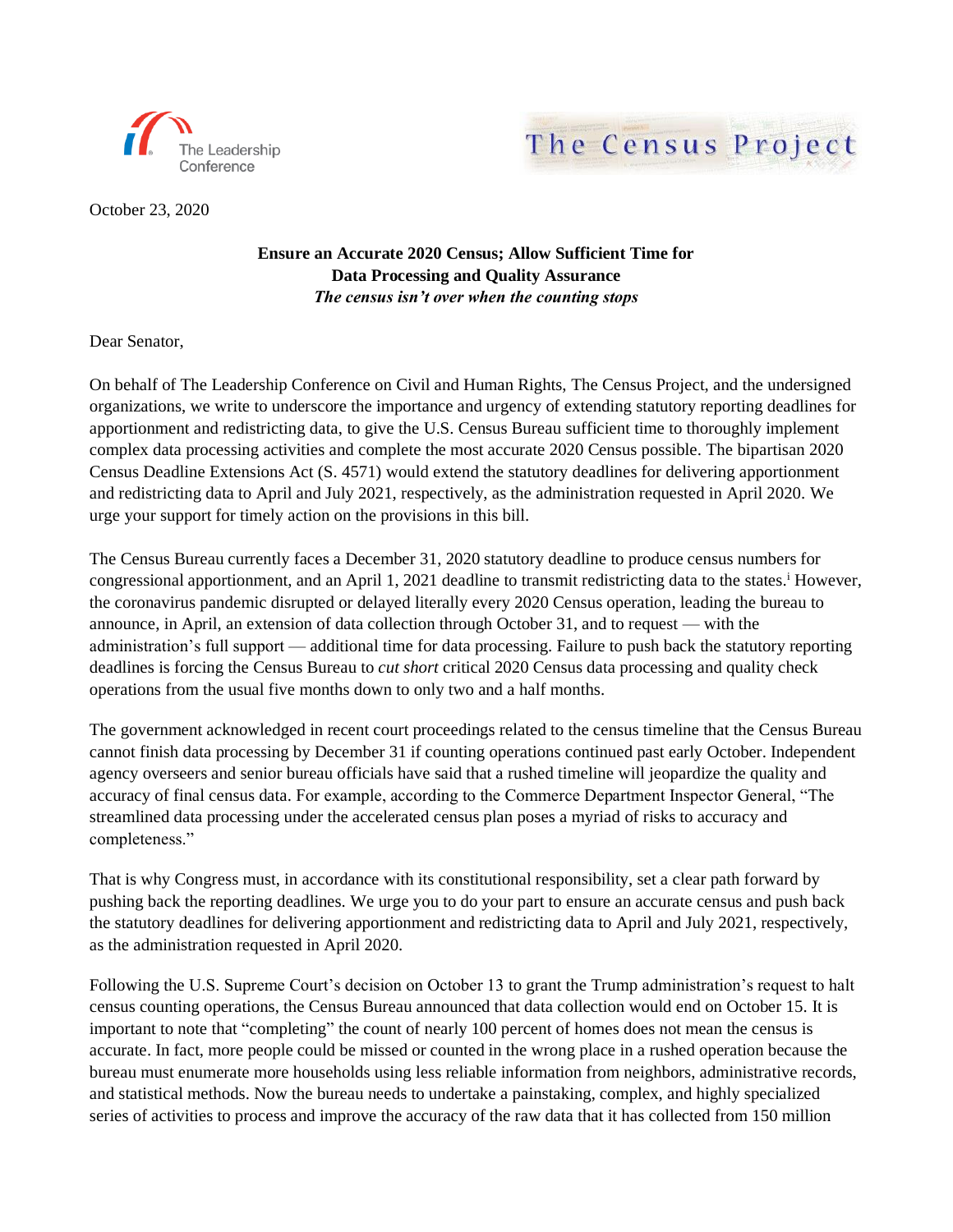housing units and thousands of group facilities, and from people experiencing homelessness or living in transitory locations (e.g., RV parks).

Under the pre-pandemic 2020 Census timeline, that critical work would have taken five months. (The Census Bureau, with the administration's support, requested six months for this phase in its COVID-adjusted operational plan,<sup>ii</sup> in recognition of the greater challenges to collecting accurate data in the field caused by pandemic-related delays and disruptions to every census operation.) The April 2020 COVID-adjusted timeline set an April 30, 2021 deadline for reporting apportionment data to the president and a July 31, 2021 deadline for sending redistricting data to the states. However, in late July, Commerce Secretary Wilbur Ross asked bureau officials to develop an accelerated timeline that essentially compelled the Census Bureau to rush remaining counting operations and compress data processing and quality assurance. Data collection through self-response and the door-knocking operation was cut short by a month, with an end date of September 30 instead of the previously announced October 31. Data processing activities designed to take 153 days, before the pandemic derailed the original 2020 Census plan, would have to be done in 92 days under the accelerated plan in order to meet the current apportionment deadline.

A number of cities, counties, and stakeholder organizations challenged the accelerated timeline in court, resulting in a preliminary injunction that required data collection to continue beyond September 30; a federal appeals court upheld the longer data collection period, although the Supreme Court granted the administration's motion for an emergency stay of that order. As a result of pandemic-related delays in data collection, and then the administration's decision to drop its support for extending the reporting deadlines, the Census Bureau is left with woefully insufficient time to process, improve, and tabulate the data it has collected under already difficult circumstances.

The shortened timeline requires the bureau to "streamline" many components of post-data collection activities. Once data collection ends, much work remains to ensure the accuracy and quality of data that are used for apportionment, redistricting, and allocation of federal funds. These time-tested data processing and quality assurance activities involve, among other tasks, reconciling data collected through numerous methods; checking for incomplete responses; eliminating duplicate responses from the same household or for people counted at two different addresses; resolving inconsistent or erroneous enumerations; and applying statistical methods to fill in missing information. Agency and external experts also review preliminary tabulations several times to spot notable deviations from independent population estimates that might indicate processing mistakes. Each step must be done thoroughly before moving on to the next in case errors in processing require reruns that would be difficult to fix later.

A rushed census during a pandemic inevitably will lead to misallocation of political representation, government funding, and private sector investment in every state and community. If data processing operations are not thorough, communities most in need of resources to improve quality of life and standards of living will not receive their fair share for the next decade. Accurate data from the 2020 Census are critical to informed decision-making and resource allocation by the public and private sectors, including preparation for and recovery from natural disasters and public health crises.

Unless Congress steps in *now* to save the census, the loss to the nation for the next decade will be incalculable. Congress must provide the certainty of extended deadlines and ensure sufficient time for data processing and quality assurance in accordance with the Census Bureau's high standards. If you have any questions about the issues raised in this letter, please contact Corrine Yu, Leadership Conference Senior Program Director, at yu@civilrights.org, or Mary Jo Hoeksema, The Census Project Co-Director, at maryjo@popassoc.org.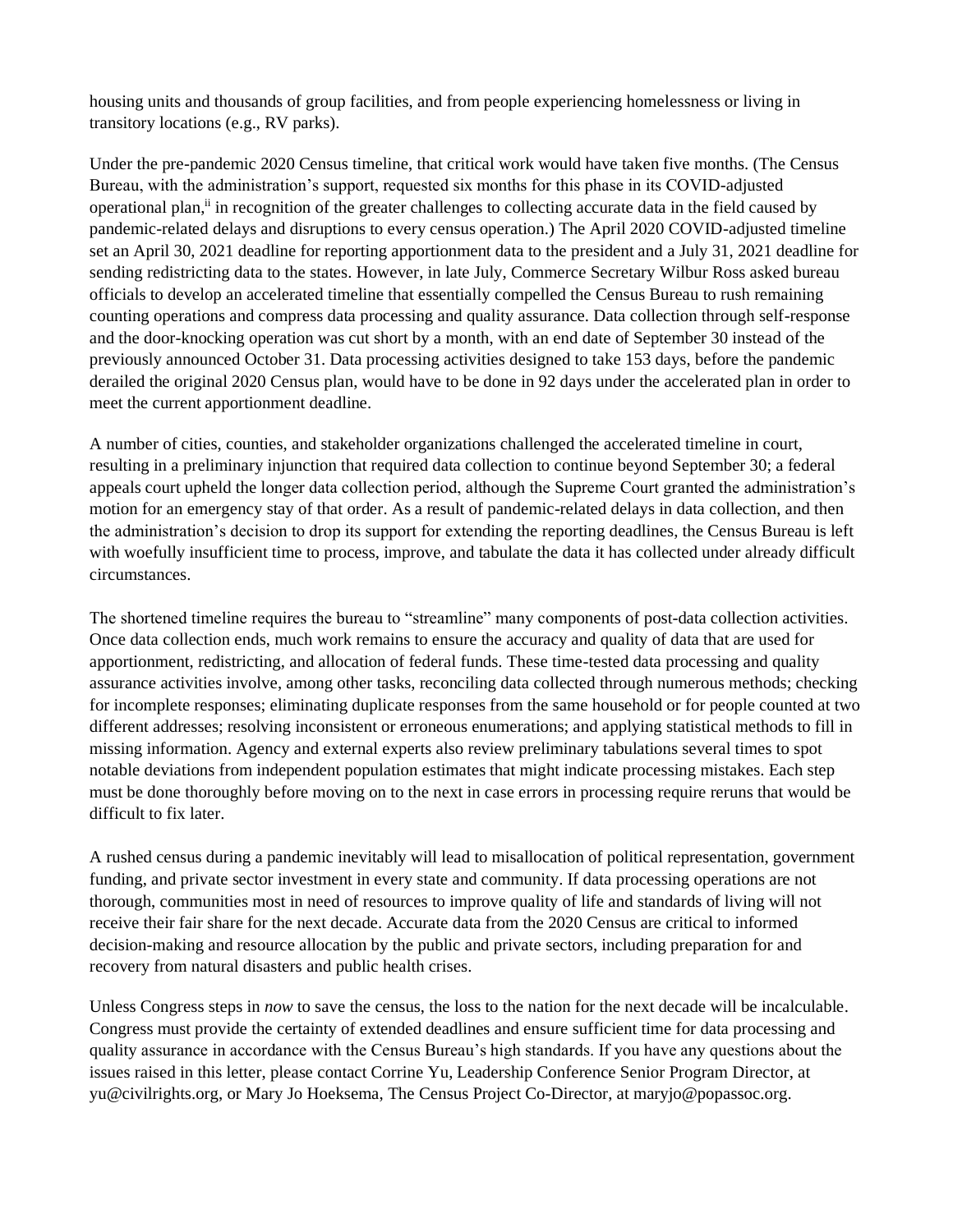Sincerely,

The Leadership Conference on Civil and Human Rights The Census Project AAFF South Florida Region Academic Pediatric Association ACCESS Advancement Project California Advocates for Children of New Jersey African American Health Alliance African Career, Education & Resource Inc. Alameda County Complete Count Committee Alaska Census Working Group Alianza Nacional de Campesinas Alliance of Rhode Island Southeast Asians for Education (ARISE) Allston Brighton Health Collaborative American Academy of Pediatrics American Anthropological Association American Association of People with Disabilities American Association of University Women (AAUW) American Civil Liberties Union American Federation of Labor-Congress of Industrial Organizations (AFL-CIO) American Federation of State, County and Municipal Employees (AFSCME) American Federation of Teachers American Indian Center American Library Association American Pediatric Society American Sociological Association American Statistical Association American-Arab Anti-Discrimination Committee (ADC) Americans for Democratic Action (ADA) Americans for Indian Opportunity Andrew Goodman Foundation APANO APIA Vote- MI APIC South Puget Sound Arab American Institute (AAI) Arizona Dream Act Coalition Arizona Grantmakers Forum Art+Action Asian Coalition of Tallahassee, Inc. Asian & Pacific Islander American Health Forum Asian American Federation Asian American Federation of Florida Asian American Legal Defense and Education Fund (AALDEF) Asian American Organizing Project Asian Americans Advancing Justice - AAJC Asian Americans Advancing Justice - Atlanta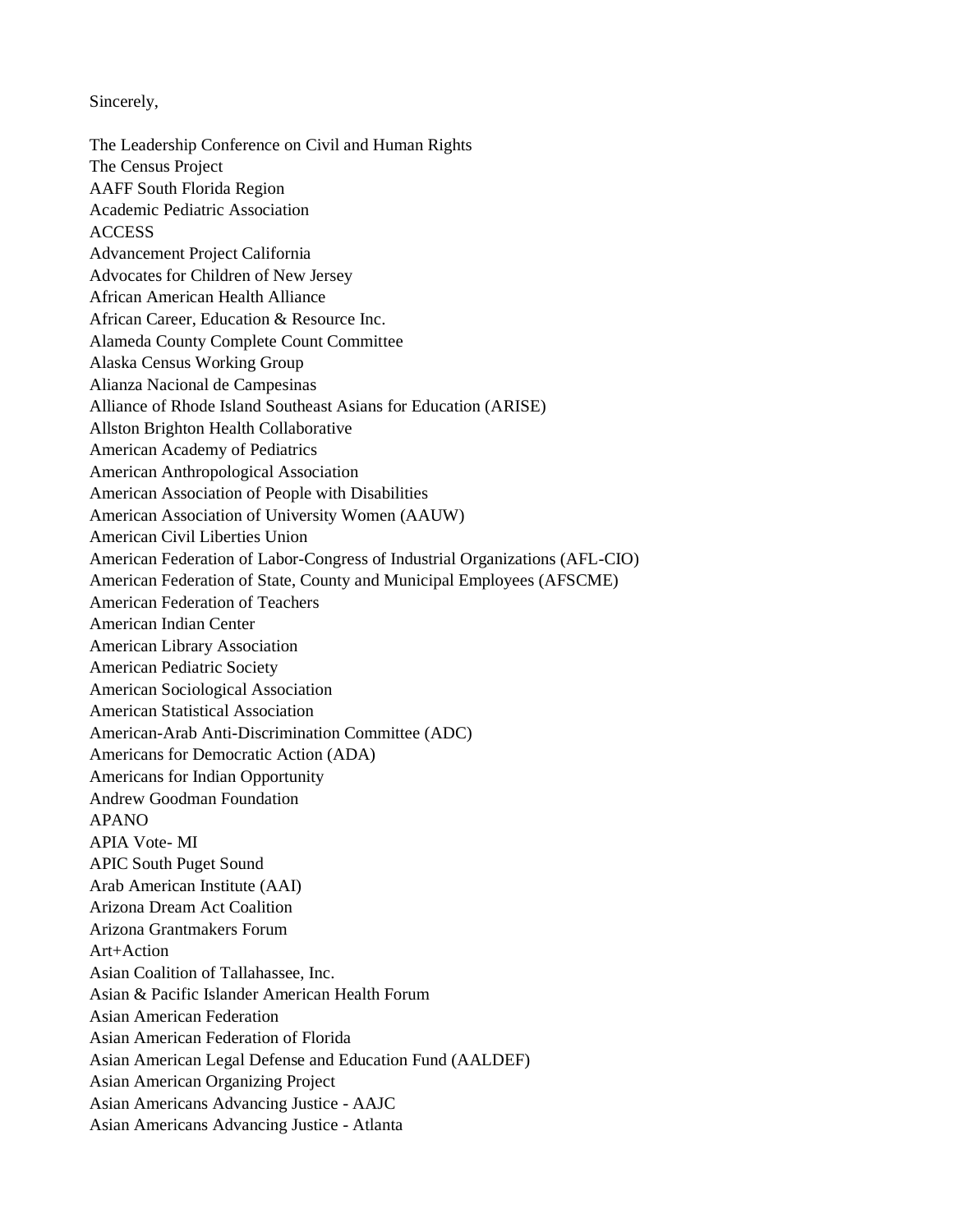Asian Americans Advancing Justice - Los Angeles Asian and Pacific Islander American Vote (APIAVote) Asian Law Alliance Association of Asian Pacific Community Health Organizations (AAPCHO) Association of Medical School Pediatric Department Chairs Association of Population Centers Atlanta Pride Committee Atlcounts Census 2020 Augustus F. Hawkins Foundation Austin Asian Community Civic Coalition Bend the Arc: Jewish Action Boys & Girls Club of Greater New Bedford Brooklyn Community Foundation CAIR California Native Vote Project Campaign Legal Center Center for Disability Rights Center for Law and Social Policy (CLASP) Center for Popular Democracy Chaldean American Ladies of Charity Chambers Initiative Child Welfare League of America Child360 Children's Defense Fund - California Children's Defense Fund - Minnesota Children's Defense Fund - New York Children's Defense Fund - Texas Children's Defense Fund (National Office) Children's Defense Fund Southern Regional Office Children's Defense Fund-Ohio Chinese Information and Service Center Chuckanut Health Foundation CICP City of Detroit Complete Count Committee Civic Nebraska Clearinghouse on Women's Issues Coalition for a Strong Nebraska Coalition of Communities of Color Coalition of Immigrants, Refugees, and Communities of Color (CIRCC) Colorado Children's Campaign Colorado Civic Engagement Roundtable Colorado Nonprofit Association Common Cause Common Cause Colorado Common Cause Florida Common Cause Illinois Common Cause Minnesota Community Clinic Association of Los Angeles County (CCALAC)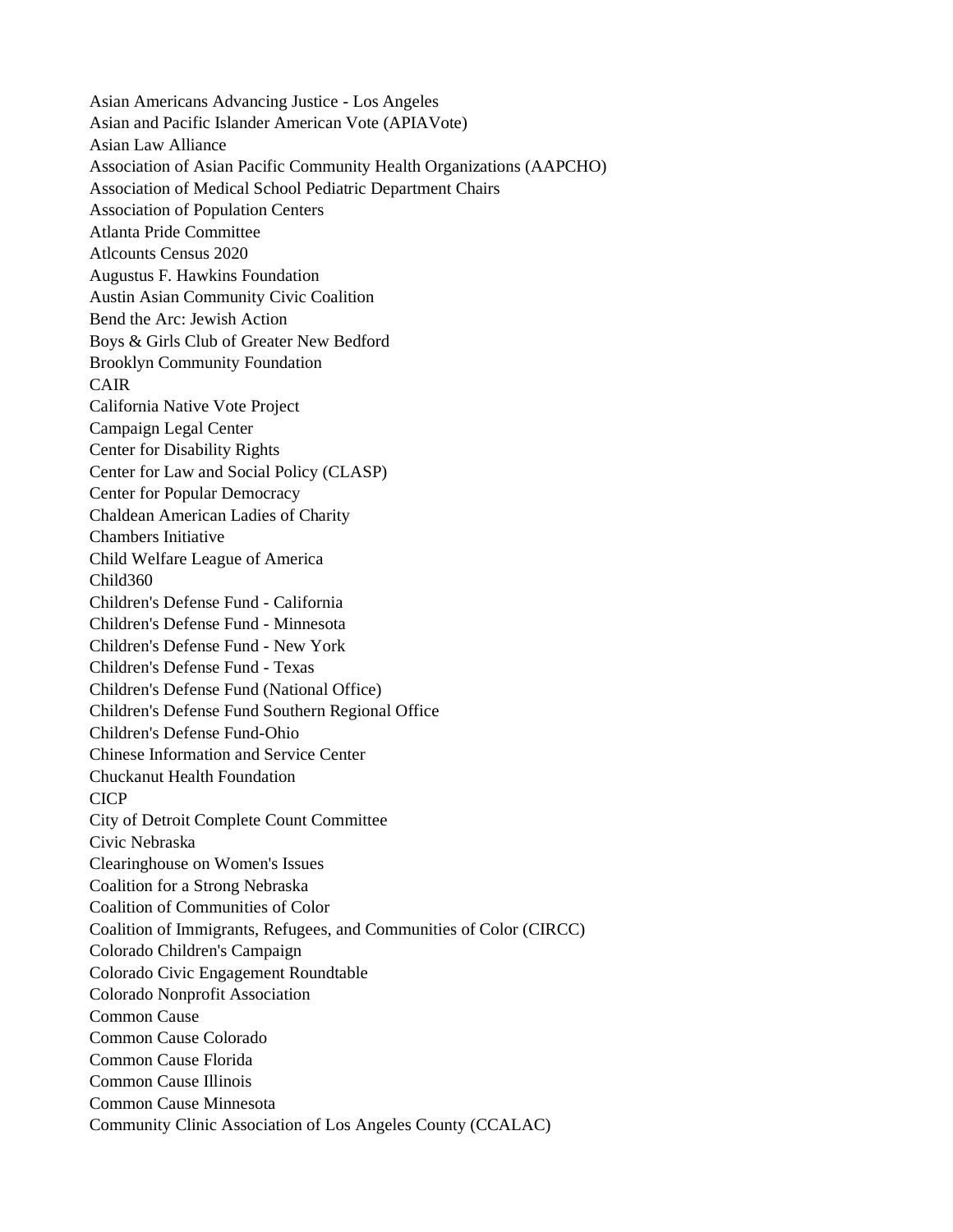Community Economic Development Center Community Foundation Boulder County Community Foundations of the Hudson Valley Community Service Agency- Child and Family Services Complete Count Committee--City of Magnolia, AR. Congregation of Our Lady of Charity of the Good Shepherd, U.S. Provinces Connecticut Community Foundation Connecticut Council for Philanthropy Consejo Hispano - Oregon COOLJC Region Social Justice Economic & Racial Equality Commission Cooper Foundation Corvallis Multicultural Literacy Center Council of Professional Associations on Federal Statistics (COPAFS) Crescent City Media Group/Center for Civic Action D. C. Hunger Solutions Destiny Community Development DOC Project Dreams United/Sueños Unidos Dukes County Complete Count Committee Electronic Privacy Information Center Emgage Texas Empowering Pacific Islander Communities (EPIC) End Citizens United / Let America Vote Action Fund Equal Rights Advocates Equality California Equality North Carolina Fair Count Inc Faith and Works Statewide Civic Engagement Collective Faith in Action Federation of Pediatric Organizations Feminist Majority Foundation First African Community Development Corporation First Alaskans Institute First Peoples Fund Florida Asian Services Florida Asian Women Alliance Florida Chinese Federation Florida Civic Engagement Table Florida Immigrant Coalition Florida Philanthropic Network Food Research & Action Center Forefront Funders Together to End Homelessness Futuro RGV, Inc. Girls Inc. Government Information Watch Grantmakers Concerned with Immigrants and Refugees (GCIR) Grantmakers of Oregon and SW Washington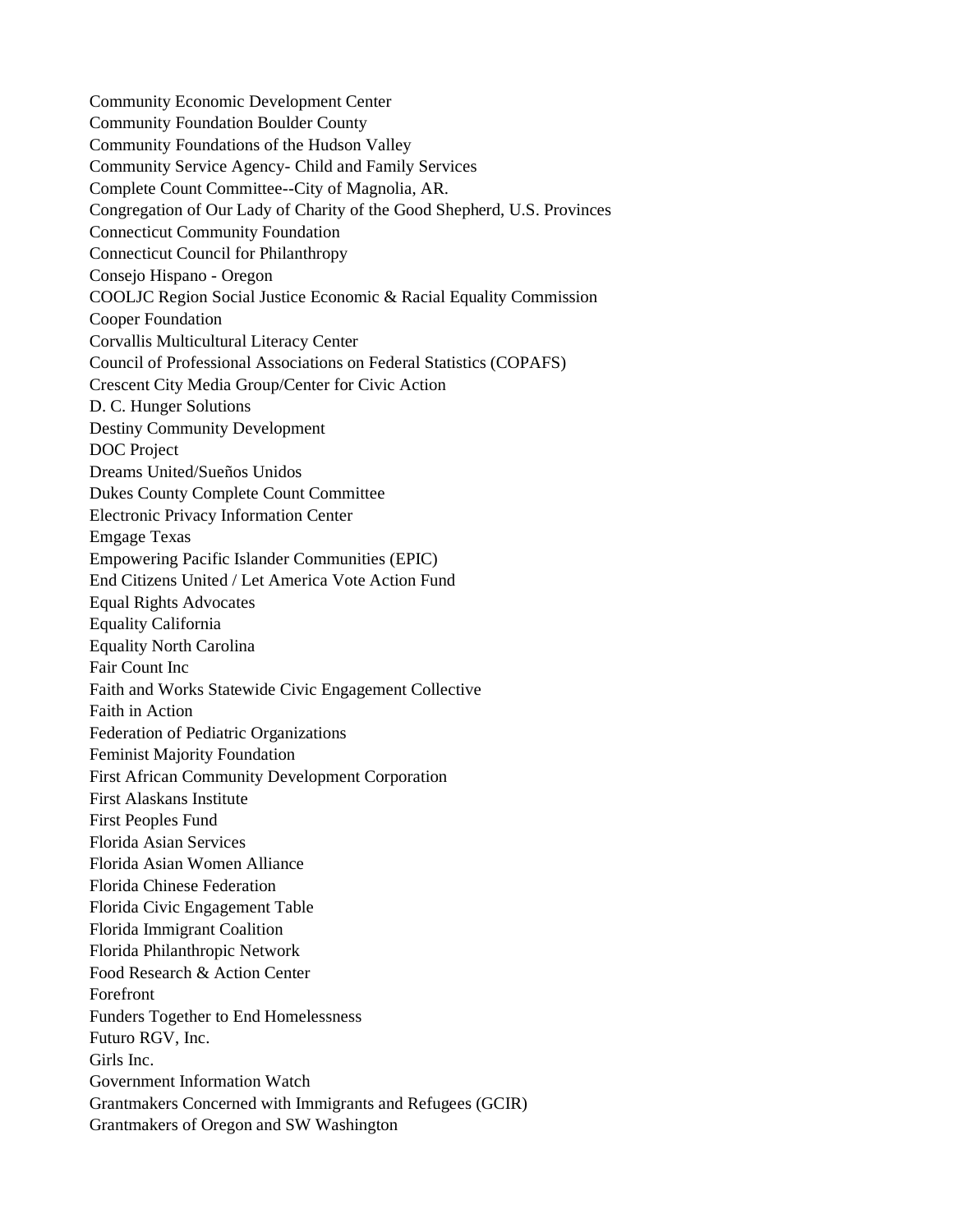Grantmakers of Western PA Gray Family Foundation Greater Southeastern Massachusetts Labor Council Greenville Partnership for Philanthropy Highline Public Schools Hispanic Advocacy and Community Empowerment through Research (HACER) Hispanic Federation Hispanics in Philanthropy Hmong American Census Network Hmong American Partnership Housing Action Illinois Houston in Action Human Rights Campaign Human Solutions Immigrants' Assistance Center, Inc. (IAC) Impact Fund In Our Own Voice: National Black Women's Reproductive Justice Agenda Indian Law Resource Center Insights Association Inter-Church Council of Greater New Bedford Intercultural Development Research Association Interfaith Alliance Iowa Citizen Action Network Islamic Civic Society of America Iu Mien Community Services J.S. Research, Grants & Consulting Japanese American Citizens League Japanese American Citizens League, Cincinnati Chapter Japanese American Citizens League - New York Chapter Japanese American Citizens League, Twin Cities Chapter Justice for Migrant Women Justice in Aging Kansas City Indian Center Kentucky Nonprofit Network Kentucky Youth Advocates KhAAG Klamath Tribes Labor Community Alliance of South Florida Labor Council for Latin American Advancement Latino Center of the Midlands Latino Community Foundation Latino Community Fund of WA State LatinoJustice PRLDEF League of California Community Foundations League of Women Voters of Brookhaven League of Women Voters of Connecticut League of Women Voters of the United States Legacy Foundation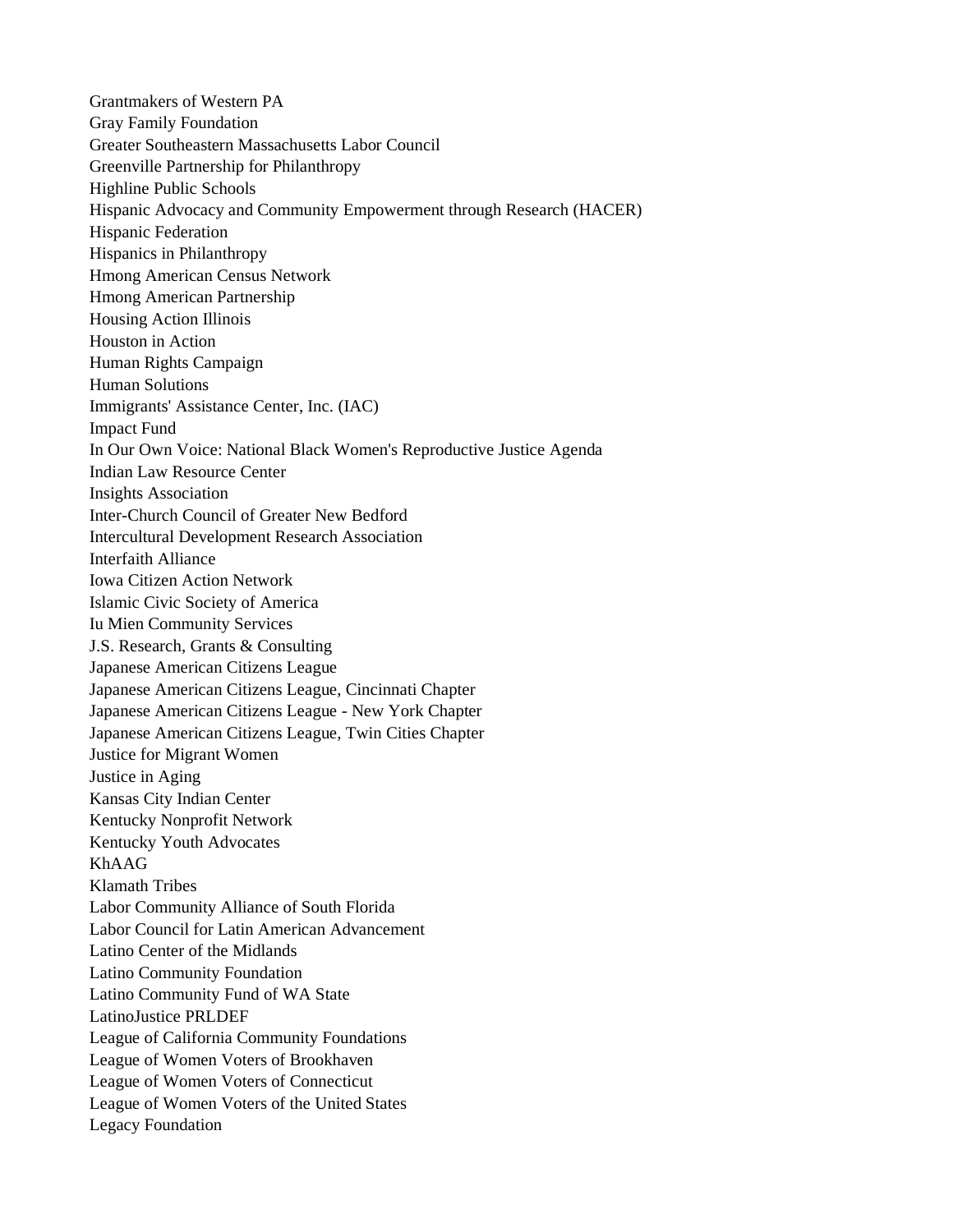Literacy Connects MACS 2020 - Minnesotans for the ACS and 2020 Census Madison Community Foundation Main Street Project Maine Association of Nonprofits Maine Children's Alliance Maine Philanthropy Center Massachusetts Immigrant and Refugee Advocacy Coalition Mat-Su Health Foundation Matthew Shepard Foundation Metro Lansing Poor People's Campaign Miami Gardens Observer Inc Michigan APALA Michigan Nonprofit Association Minnesota Council on Foundations Minnesota State Demographic Center Missouri Asian American Youth Foundation Montana Nonprofit Association Multnomah County **NAACP** NAACP Washington Bureau NAACP New Bedford Branch NALEO Educational Fund NANAY Inc (National Alliance to Nurture the Aged and Youth) Nantucket Planning & Economic Development Commission National Advocacy Center of the Sisters of the Good Shepherd National Alliance for Partnerships in Equity (NAPE) National Association for Bilingual Education National Association for Business Economics National Association for the Education of Young Children (NAEYC) National Association of Councils on Developmental Disabilities National Association of Jewish Legislators National Association of Regional Councils National Association of Social Workers National Center for Law and Economic Justice National Center for Learning Disabilities National Center for Lesbian Rights National Center for Transgender Equality National Community Development Association National Council of Asian Pacific Americans (NCAPA) National Council of Churches National Council of Jewish Women National Council of Nonprofits National Disability Rights Network (NDRN) National Down Syndrome Congress National Employment Law Project National Equality Action Team (NEAT) National Health Law Program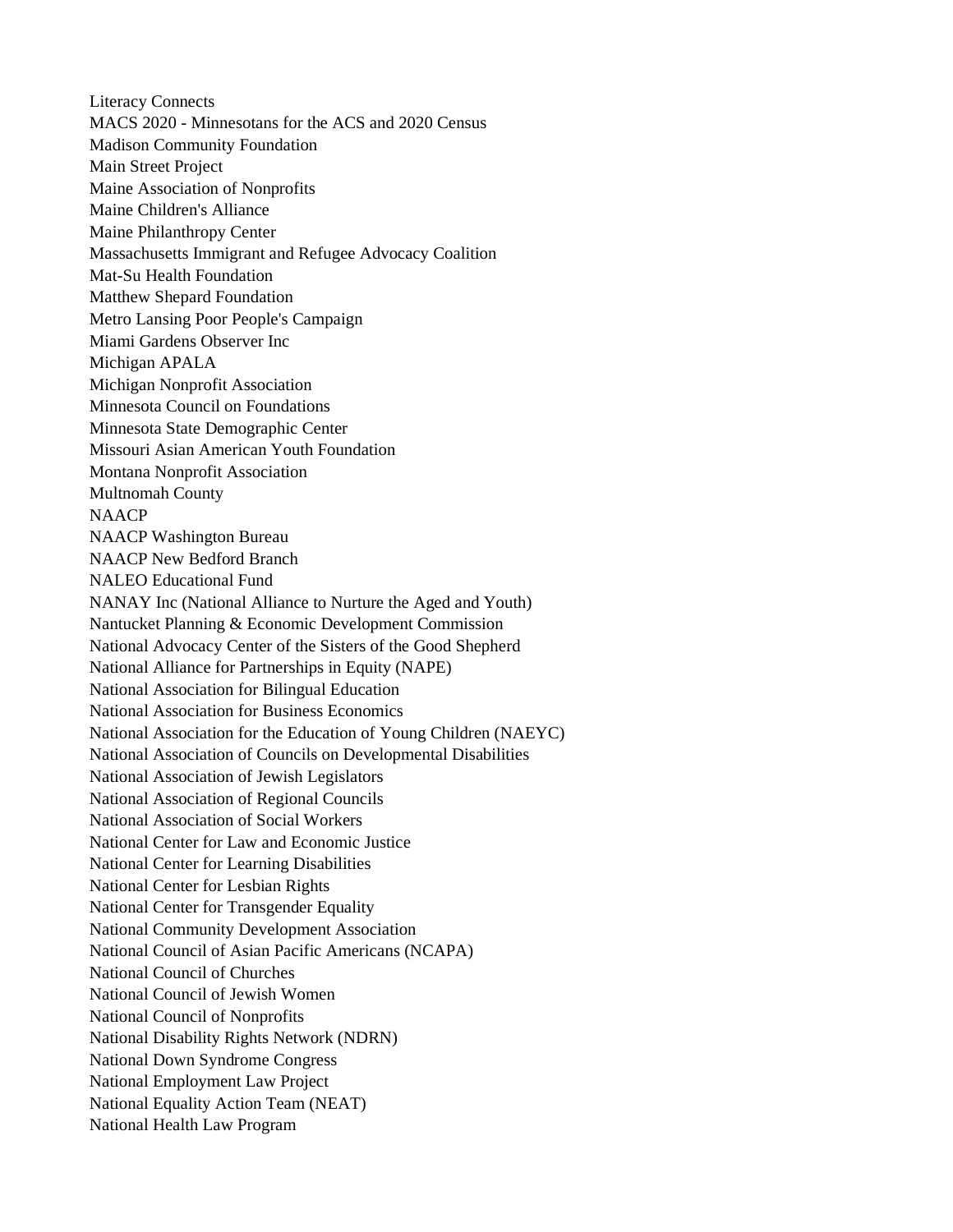National League of Cities National LGBTQ Task Force Action Fund National Low Income Housing Coalition National Organization for Women National Partnership for Women & Families National WIC Association National Women's Law Center Native American Rights Fund Native Ways Federation NAVA Education Project and NM Native Census Coalition NC Counts Coalition NEA Nebraska Civic Engagement Table NETWORK Lobby for Catholic Social Justice New Bedford Complete Count Committee New Bedford Democratic City Committee New Bedford Free Public Library New Jersey Institute for Social Justice New Mexico Voices for Children Nielsen Nonprofit Association of the Midlands North Star Civic Foundation Northern California Indian Development Council, Inc. Northwest Health Foundation NY Counts 2020 NY Funders Alliance OCA - Asian Pacific American Advocates OCA - Asian Pacific American Advocates of Pittsburgh OCA - South Florida Chapter Ohio Women's Alliance Oklahoma Policy Institute One Arizona OPAWL - Building AAPI Feminist Leadership in Ohio Open Signal Community Media Oregon Community Foundation OutNebraska PACE, Inc. Pacific Islander Health Board of WA Pakistani American Voter Registration Initiative Partners for a Hunger-Free Oregon Paterson Alliance Pediatric Policy Council Pennsylvania Partnerships for Children People For the American Way PFLAG National Philanthropy California Philanthropy New York Philanthropy Northwest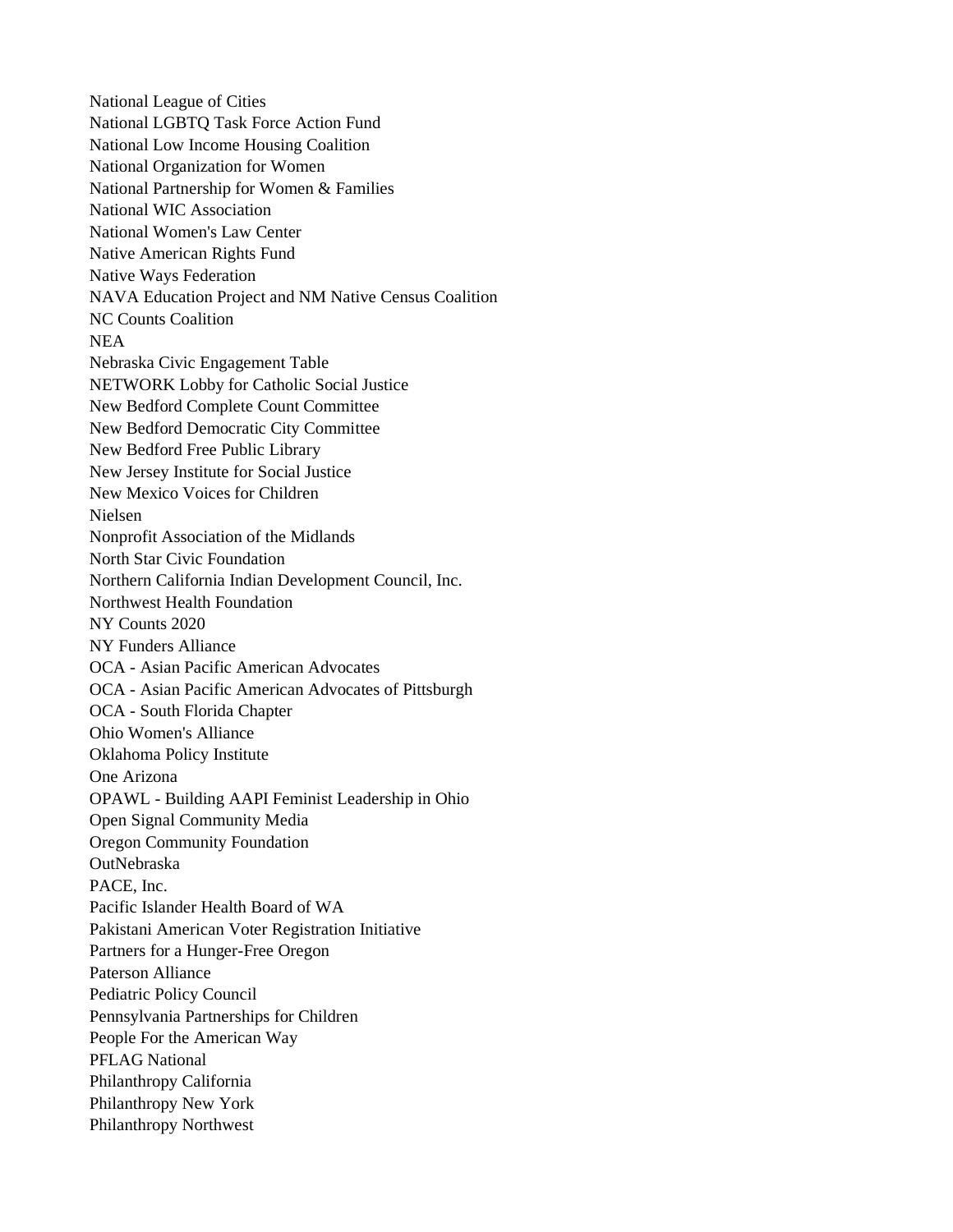Phoenix Indian Center PICO California Pillsbury United Communities Pima Community College Pima County Government PolicyLink Poligon Education Fund Population Association of America Power Coalition for Equity and Justice Power of Families Program/CSC Prison Policy Initiative Public Justice Center RCMA Renton Technical College Research Advisory Services, Inc. Resilient Democracy RESULTS RESULTS DC Rhode Island KIDS COUNT Sagacious Works Sant La Haitian Neighborhood Center, SEIU Local 503 Service Employees International Union (SEIU) Services, Immigrant Rights and Education Network (SIREN) SHK Global Health Silicon Valley Community Foundation Silver State Equality-Nevada Silver State Voices Social Eco Education (SEE-LA) Society for Pediatric Research South Asian Bar Association of Austin South Asian Network South Park Senior Center Southeast Asia Resource Action Center (SEARAC) Spean Rajana Street Roots TASH Texas Progressive Action Network Thai Community Development Center The Bingham Program The Center at Sierra Health Foundation The Coalition for Social Justice The Council of Michigan Foundations The Fairview and Wood Village Census Access Center The Funders Network The Horner Foundation The Libra Foundation The Miami Foundation